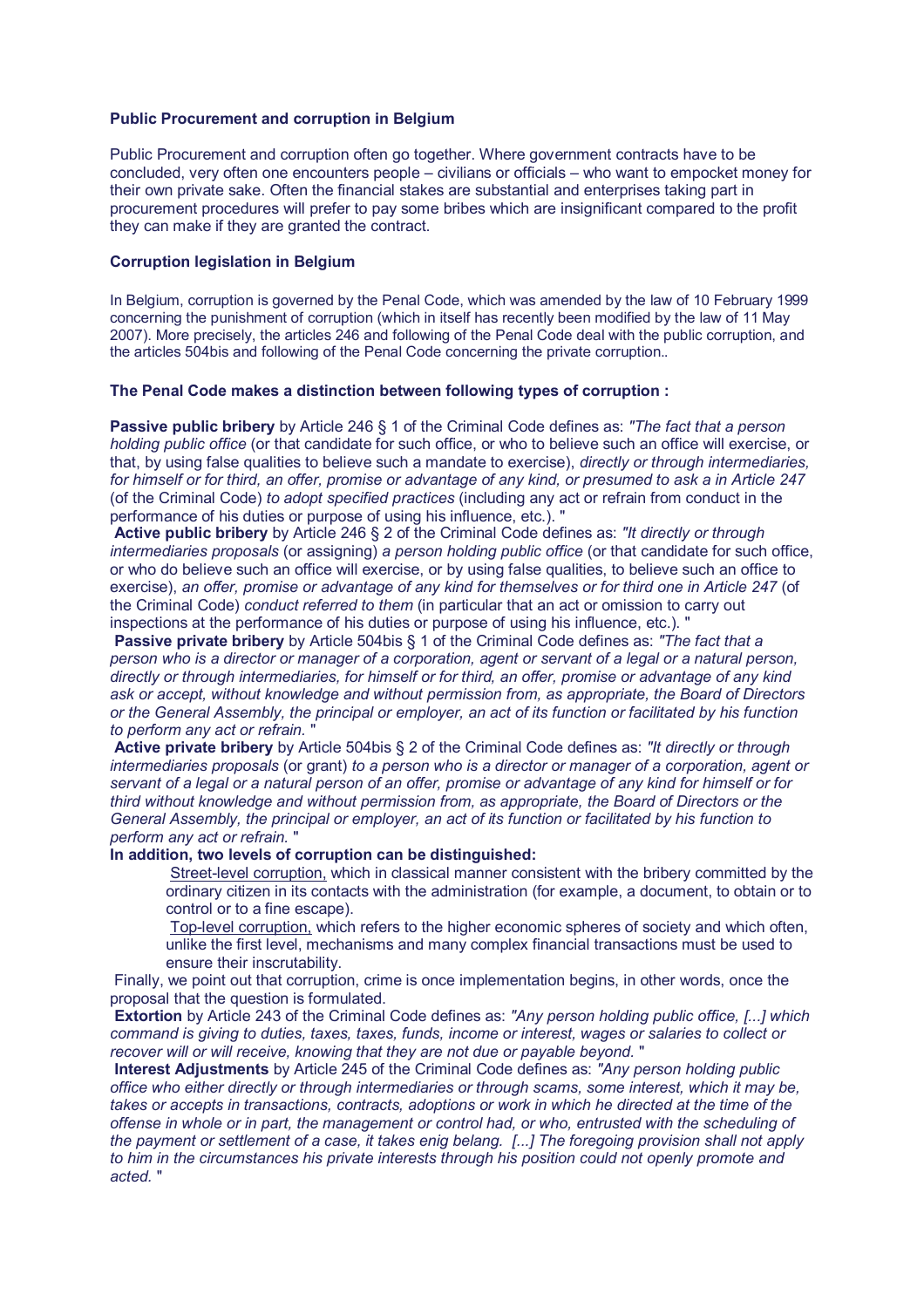« Interest adjustment » or « taking of interests » can only be committed by a public officer. It supposes that he directly or indirectly obtained any interest, profit or gain in acts, contracts, enterprises or ventures over which he had, at the time of the crime, total or partial control. Doctrine accepts that this crime can also be committed by officials who had some power or influence in preparing the act, the contract, etc., although they had no influence on the final decision. The crime exists by the mere fact of interfering in the procedure, regardless of the result of such interference. Punishment is one year to five years and fine of 100 to 50.000 Euros.

**Embezzlement by an officer** by the articles 240 and 241 of the Criminal Code defines as: *"Any person holding public office, that public or private funds, money, securities, documents, securities, deeds, fixtures eclipses (in other words, purposes other than originally specified purpose) which he or power under his office has in its possession "or" Any person holding public office, such deeds or titles in that capacity that he is the custodian, who are concerned or which by virtue of his office has had access, or maliciously destroys or deceptive mislays.* "

#### Fraud involving government grants

**Fraud with government grants** refers to the unauthorized and illegal use of the amount of a Government grant for purposes other than those for which the aid was granted. This subsidy may also be granted by a Government or other legal person governed by public law, the European Community or any other international organization.

In the allocation of subsidies, just as in the case of public procurement are the amounts in question, and therefore any offered bribes or misconduct misappropriation, often very high. And because these subsidies are regularly granted in sensitive sectors (from environmental and socio-economic point of view, for example), the Eclipse its worse. The damage is not only financial but also the human, because not investment can be where it was considered essential.

#### Fraud in public works contracts

Fraud in public procurement, finally, crimes or irregularities in the preparation, allocation or execution of the contracts concluded with the Government for the adoption of works, supplies and services. Such misappropriation, in particular, from the preparation and use of false documents, the disruption of free competition, misappropriation, fraud involving the quality or quantity, etc.

In addition, a strategic analysis of 2002 that corruption is regularly used for a public procurement procedure. The financial loss resulting from acts of corruption, should be greater in the sectors where there is a lot of public contracts, and even greater if the amounts in question are very high. For the entrepreneur, the supplier or service provider is corruption, therefore, a way to contract in or the ratio between the costs and to improve the profit by committing various irregularities in its implementation.

The laws relating to fraud in public procurement is very complex and comprehensive. The most important texts related to this matter are:

- The law of 24 december 1993 on public procurement and some commands for adoption of works, supplies and services.
- The Royal Decree of 8 January 1996 on the adoption of public works contracts, public supply contracts and public services and concessions for public works.
- The Royal Decree of 26 september 1996 concerning the provision of the General implementing rules of public procurement and concessions for public works.

In addition, we would point out that «*there is a penallaw provision specifically applicable to public procurement. With regard to article 314 of the Penal Code* (as amended by the law of 24 december 1993), *, that those are punished who, in any way, hindered the freedom of making bids in a tender procedure or have falsified tender procedures. Under this provision fall, among others, the pre-created agreements between entrepreneurs, with or without the collusion of members of the administration.* » [Corruption and public procurement, Federal Police Department, FGP Liège, Financial examinations, Corruption & procurement Team, Atrium News n ° 8, June 2007]. This disposition wants to protect the equality among all candidates taking part in a public tender.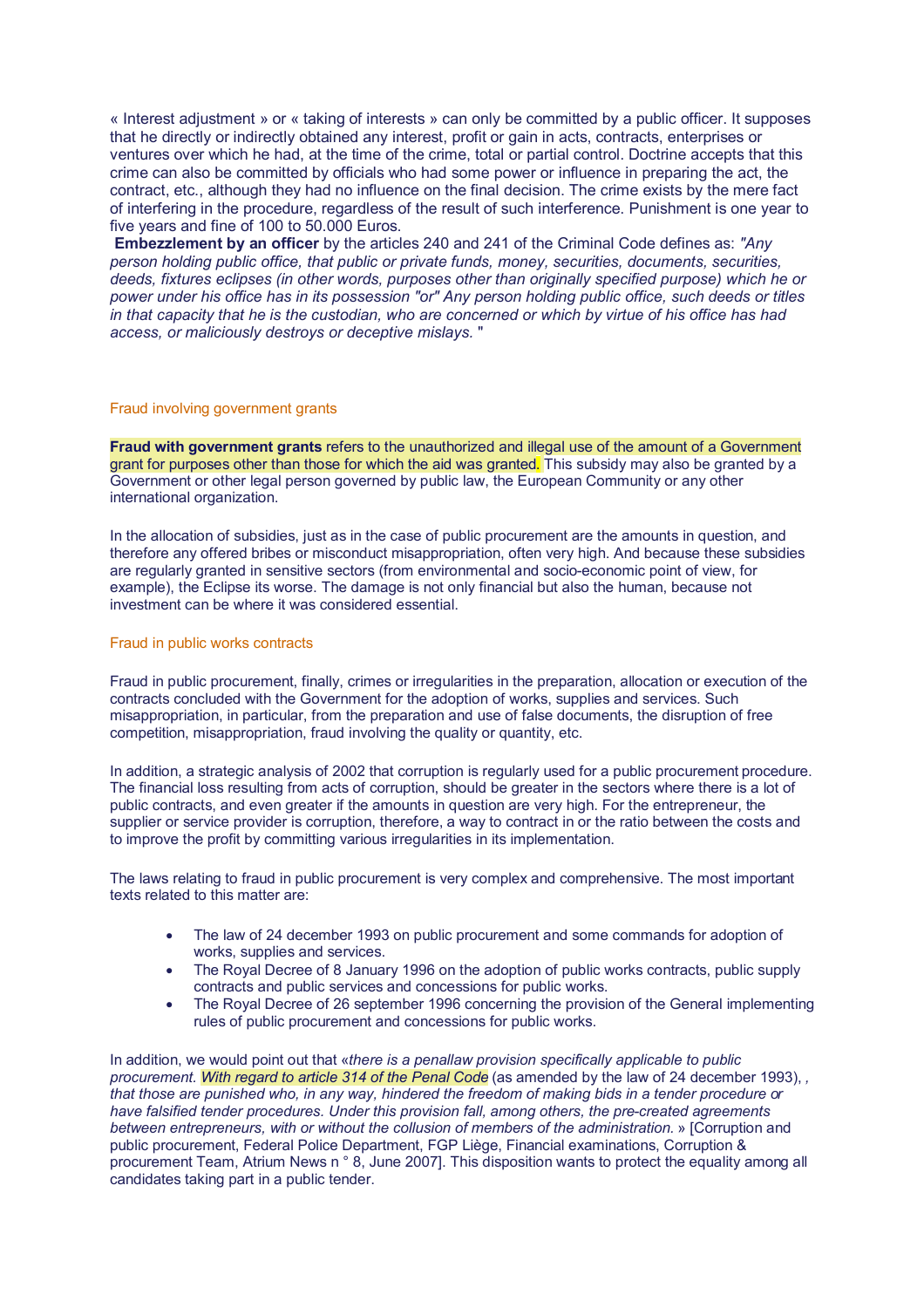# **Corruption in international treaties**

At the international level, several treaties related to corruption:

The Criminal Law Convention on corruption (Council of Europe, January 27, 1999). The civil law Convention on corruption (Council of Europe, 4 november 1999). The Convention for the Suppression of corruption of foreign officials in international business transactions (OECD, 17 December 1997). The Convention on the fight against corruption involving officials of the European communities or officials of Member States of the European Union (Council of the European Union, 26 May 1997). The Convention against corruption (United Nations, 31 October 2003).

The 4 first treaties were ratified by Belgium. They are therefore applicable in Belgian law. Currently, the ratification of the UN Agreement subject to a legislative proposal.

# **European law : directive 2004/18/EC, 31 March 2004**

This directive knows several grounds of exclusion from tender procedures based upon the personal situation of the candidate or tenderer. Can be excluded :

1. Any candidate or tenderer who has been the subject of a conviction by final judgment of which the contracting authority is aware for one or more of the reasons listed below shall be excluded from participation in a public contract:

(a) participation in a criminal organisation, as defined in Article 2(1) of Council Joint Action 98/733/JHA 1;

(b) corruption, as defined in Article 3 of the Council Act of 26 May 1997 2 and Article 3(1) of Council Joint Action 98/742/JHA 3 respectively;

(c) fraud within the meaning of Article 1 of the Convention relating to the protection of the financial interests of the European Communities 4;

(d) money laundering, as defined in Article 1 of Council Directive 91/308/EEC of 10 June 1991on prevention of the use of the financial system for the purpose of money laundering 1.

Member States shall specify, in accordance with their national law and having regard for Community law, the implementing conditions for this paragraph.

They may provide for a derogation from the requirement referred to in the first subparagraph for overriding requirements in the general interest.

For the purposes of this paragraph, the contracting authorities shall, where appropriate, ask candidates or tenderers to supply the documents referred to in paragraph 3 and may, where they have doubts concerning the personal situation of such candidates or tenderers, also apply to the competent authorities to obtain any information they consider necessary on the personal situation of the candidates or tenderers concerned. Where the information concerns a candidate or tenderer established in a State other than that of the contracting authority, the contracting authority may seek the cooperation of the competent authorities. Having regard for the national laws of the Member State where the candidates or tenderers are established, such requests shall relate to legal and/or natural persons, including, if appropriate, company directors and any person having powers of representation, decision or control in respect of the candidate or tenderer.

2. Any economic operator may be excluded from participation in a contract where that economic operator:

(a) is bankrupt or is being wound up, where his affairs are being administered by the court, where he has entered into an arrangement with creditors, where he has suspended business activities or is in any analogous situation arising from a similar procedure under national laws and regulations;

(b) is the subject of proceedings for a declaration of bankruptcy, for an order for compulsory winding up or administration by the court or of an arrangement with creditors or of any other similar proceedings under national laws and regulations;

(c) has been convicted by a judgment which has the force of res judicata in accordance with the legal provisions of the country of any offence concerning his professional conduct;

(d) has been guilty of grave professional misconduct proven by any means which the contracting authorities can demonstrate;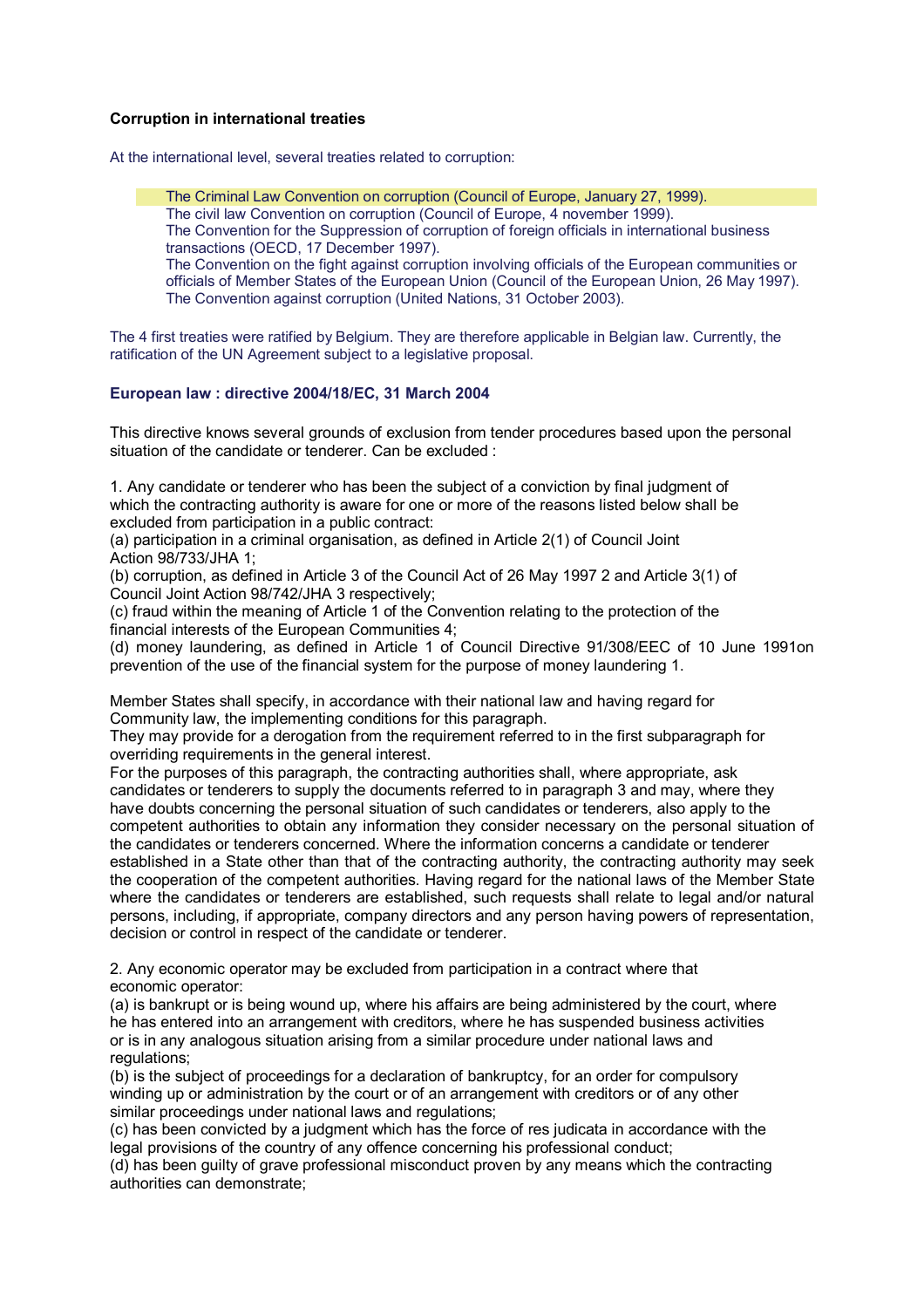(e) has not fulfilled obligations relating to the payment of social security contributions in accordance with the legal provisions of the country in which he is established or with those of the country of the contracting authority;

(f) has not fulfilled obligations relating to the payment of taxes in accordance with the legal provisions of the country in which he is established or with those of the country of the contracting authority;

(g) is guilty of serious misrepresentation in supplying the information required under this Section or has not supplied such information.

Member States shall specify, in accordance with their national law and having regard for Community law, the implementing conditions for this paragraph.

3. Contracting authorities shall accept the following as sufficient evidence that none of the cases specified in paragraphs 1 or 2(a), (b), (c), (e) or (f) applies to the economic operator: (a) as regards paragraphs 1 and 2(a), (b) and (c), the production of an extract from the "judicial record" or, failing that, of an equivalent document issued by a competent judicial or administrative authority in the country of origin or the country whence that person comes showing that these requirements have been met;

(b) as regards paragraph 2(e) and (f), a certificate issued by the competent authority in the Member State concerned.

Where the country in question does not issue such documents or certificates, or where these do not cover all the cases specified in paragraphs 1 and 2(a), (b) and (c), they may be replaced by a declaration on oath or, in Member States where there is no provision for declarations on oath, by a solemn declaration made by the person concerned before a competent judicial or administrative authority, a notary or a competent professional or trade body, in the country of origin or in the country whence that person comes.

4. Member States shall designate the authorities and bodies competent to issue the documents, certificates or declarations referred to in paragraph 3 and shall inform the Commission thereof. Such notification shall be without prejudice to data protection law.